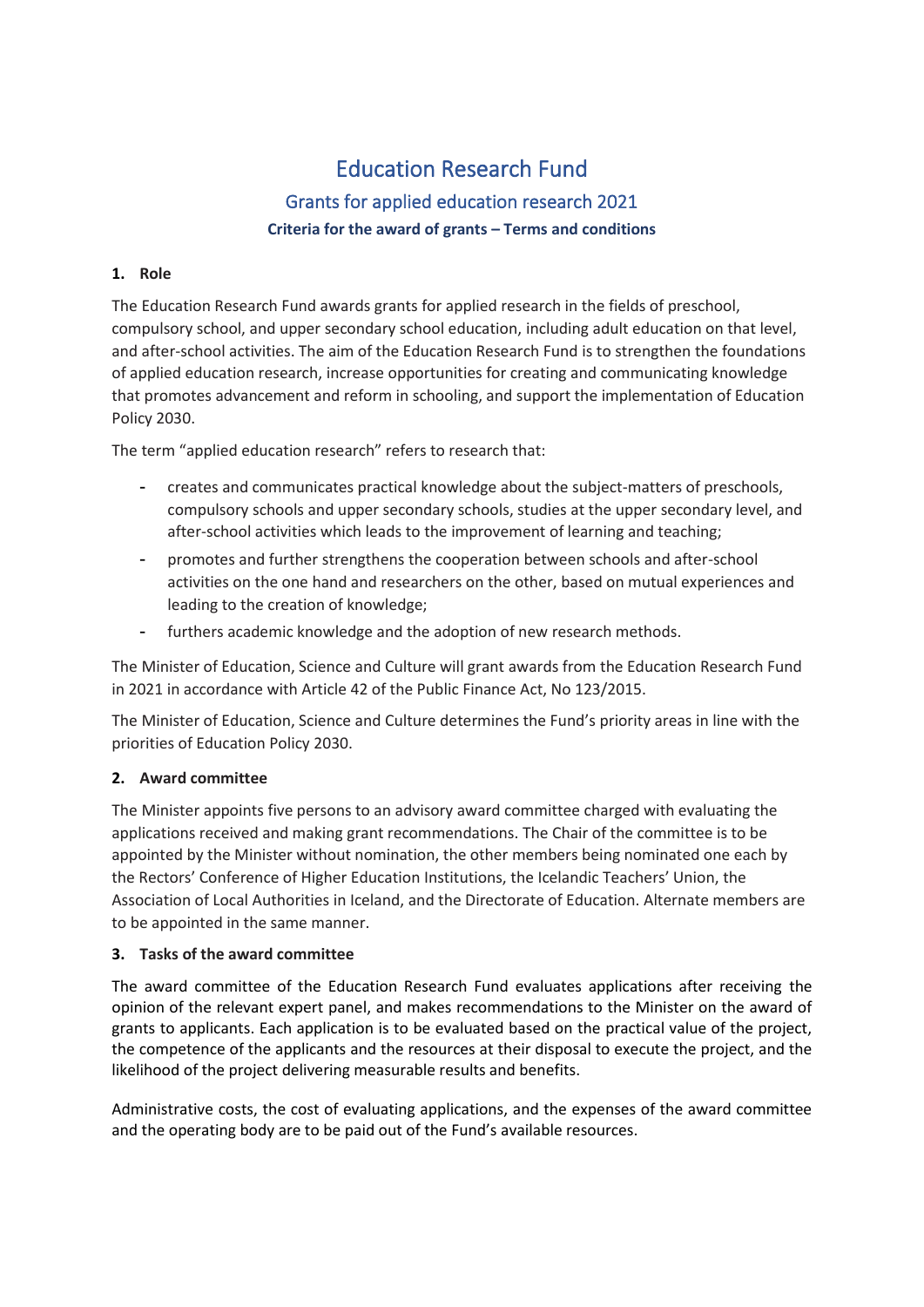## **4. Calls for applications**

Calls for grant applications are to be published by the Ministry of Education, Science and Culture in national newspapers and on the Ministry's website.

Calls should contain information about the Fund's role, its priority areas, application deadlines and the application procedure.

Each call must allow a period of at least 3 weeks for the submission of applications.

## **5. Applications**

For an application to be considered valid, it must include a description of the expected benefit of the project for the Icelandic education system and of the manner in which the findings will be disseminated to the school community. Moreover, the application must include the names, CVs and publication lists of the persons responsible for the research project, as well as a research plan and budget. The application must also contain the names and letters of intent of any other participants or partners. The names of postgraduate students and post-doctoral researchers may be omitted. Successful applicants will be asked to submit a letter of cooperation signed by, on the one hand, the researchers and, on the other, school leaders; teachers; other employees of schools, education providers and after-school activities; or representatives of the operating bodies of schools participating in the project. Applicants must state whether they have applied for other grants for the project or whether the project has already received other grants.

Applications for grants from the Fund must be submitted electronically to the Icelandic Centre for Research (Rannís).

## **6. Evaluation of applications**

Applications will be evaluated based on the following considerations.

- 1. It is important for the project to have well-defined research questions/hypotheses and goals, and for it to be divided into clearly delineated activities.
- 2. Each activity must be described, including how it relates to the other project activities, and an estimate must be given of the time to be allocated to each activity.
- 3. The application must outline the research methods to be used and the reason for choosing those methods in each case. Information about the methodology to be used when gathering information and evaluating data must be included.
- 4. A description is to be provided of the main milestones of the project's work plan and time schedule, marking the transition between the different project phases.
- 5. Details must be provided of cooperation within the project, both cooperation between the different scientists and researchers and their cooperation with preschools, compulsory schools and upper secondary schools, education providers responsible for studies at the upper secondary level and/or in after-school activities at the compulsory level. If the project includes international cooperation this must be described specifically.
- 6. Where relevant, information is to be provided about any parts of the project that are doctoral projects, the university/school and department at which the students are enrolled, the names of their supervisors, and the nature of their contribution to the research.
- 7. The expected benefit of exploiting the results of the project, both for the Icelandic education system and for the international academic community, must be described and